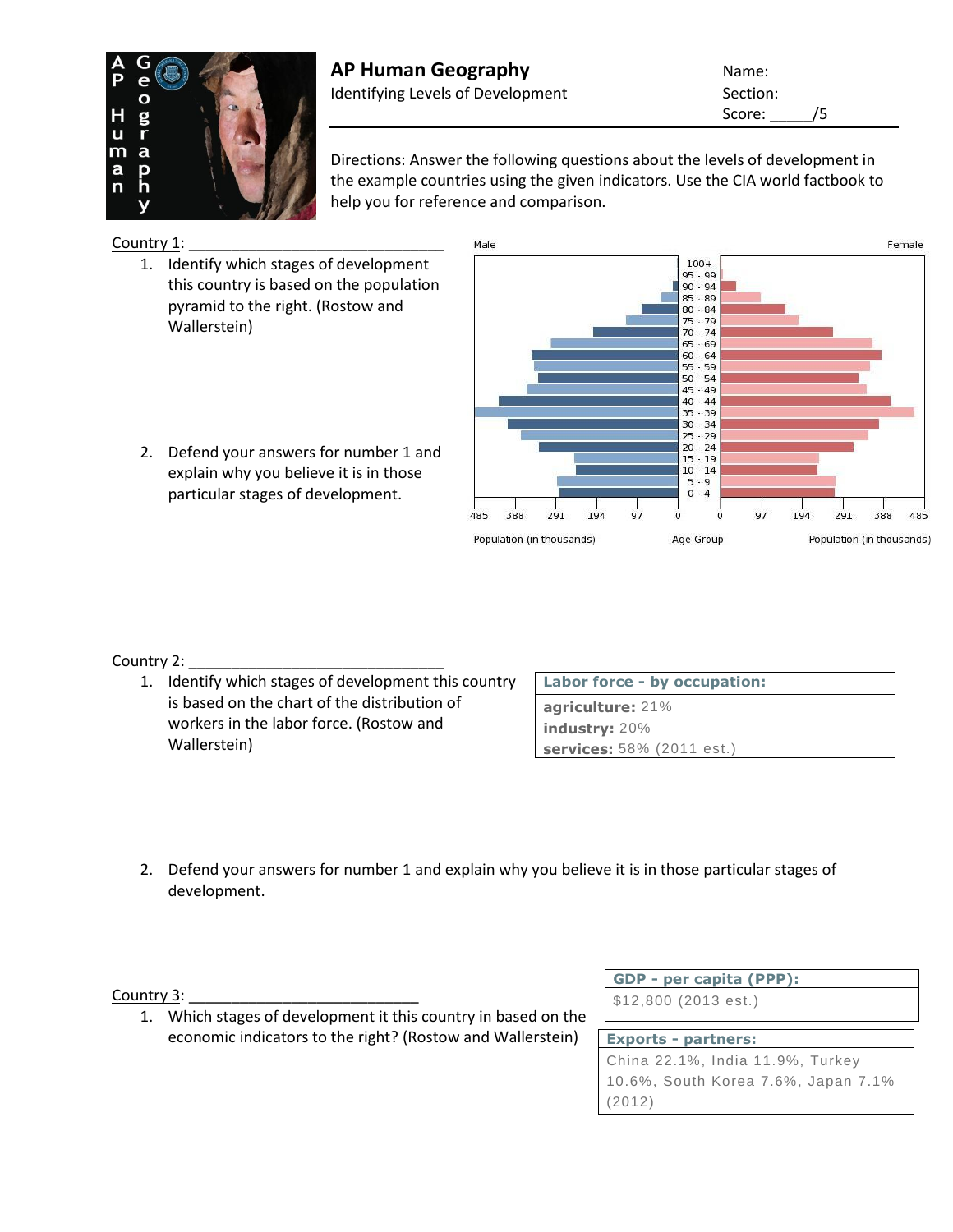2. Defend your answers for number 1 and explain why you believe it is in those particular stages of development.

### Country 4:

1. Identify which stages of development this country is based on the population pyramid to the right. (Rostow and Wallerstein)



2. Defend your answers for number 1 and explain why you believe it is in those particular stages of development.

# Country 5: Argentina

1. Use the CIA world factbook to determine Argentina's status as either an MDC or LDC. Use two economic factors and two People/Society factors to support your answer.

#### Country 6:

1. Use the Social factors listed to the right to determine whether the country is an MDC or an LDC. Explain your answer using evidence from all three categories.

#### **[Birth rate:](https://www.cia.gov/library/publications/the-world-factbook/docs/notesanddefs.html?fieldkey=2054&alphaletter=B&term=Birth%20rate)**

20.88 births/1,000 population (2014 est.) **[Death rate:](https://www.cia.gov/library/publications/the-world-factbook/docs/notesanddefs.html?fieldkey=2066&alphaletter=D&term=Death%20rate)** 6.38 deaths/1,000 population (2014 est.) **[Life expectancy at birth:](https://www.cia.gov/library/publications/the-world-factbook/docs/notesanddefs.html?fieldkey=2102&alphaletter=L&term=Life%20expectancy%20at%20birth)** 68.98 years